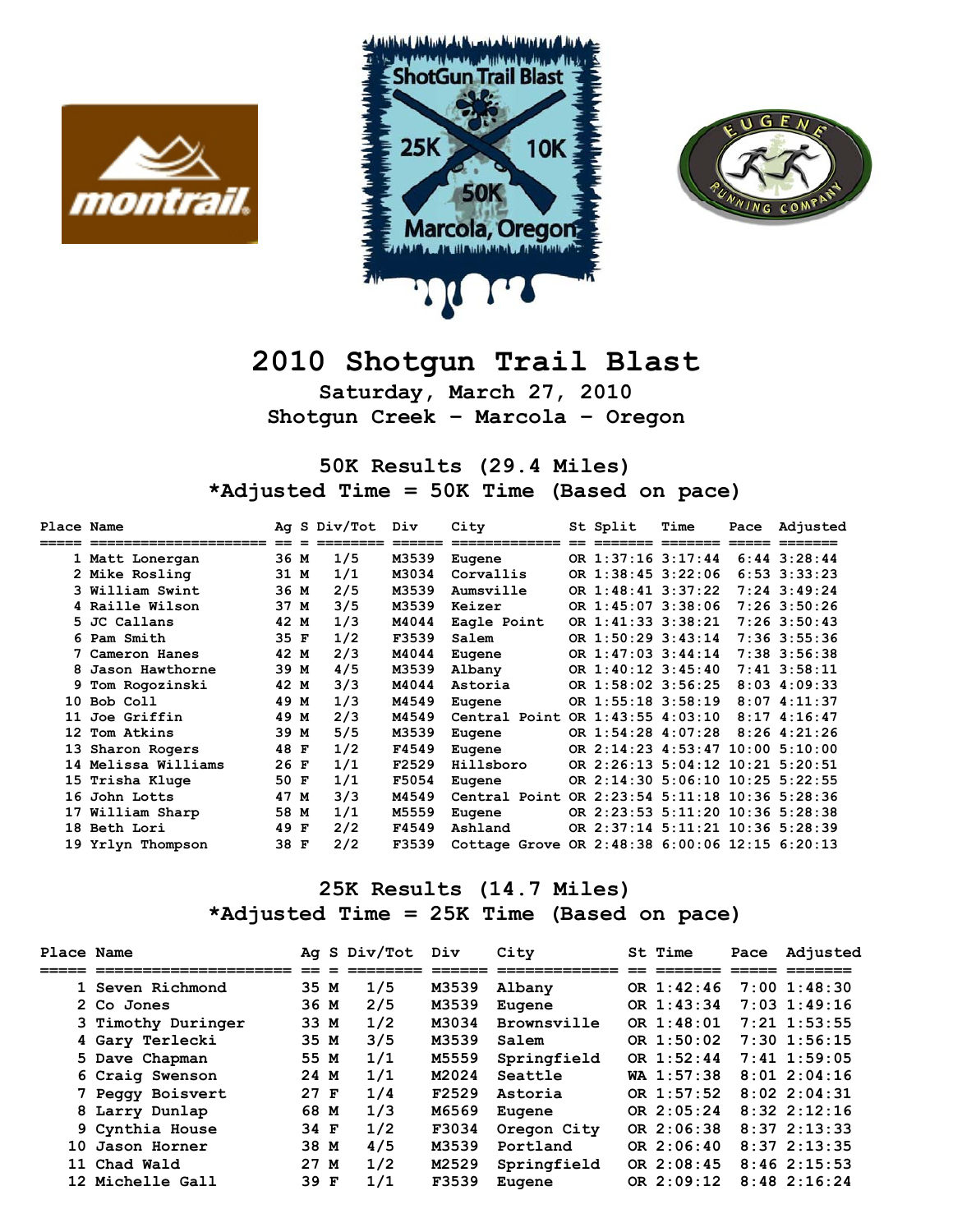| 13              | Ted Helvoigt       | 41 M | 1/5 | M4044 | Eugene                                 | OR 2:09:14               | $8:48$ 2:16:26   |
|-----------------|--------------------|------|-----|-------|----------------------------------------|--------------------------|------------------|
|                 | 14 Mike Adams      | 39 M | 5/5 | M3539 | Sweet Home                             | OR 2:11:19               | 8:562:18:28      |
|                 | 15 Kevin Smith     | 27 M | 2/2 | M2529 | Portland                               | OR 2:12:07               | 9:002:19:30      |
|                 | 16 Pattie Post     | 54 F | 1/3 | F5054 | Albany                                 | OR 2:12:21               | $9:01$ $2:19:45$ |
|                 | 17 Liz Harbert     | 52 F | 2/3 | F5054 | Albany                                 | OR 2:12:23               | $9:01$ $2:19:47$ |
| 18              | Shelley York       | 29 F | 2/4 | F2529 | Springfield                            | OR 2:15:05               | $9:12$ $2:22:36$ |
|                 | 19 Lauren Peters   | 27 F | 3/4 | F2529 | Eugene                                 | OR 2:16:07               | 9:162:23:38      |
|                 | 20 Kristin Ware    | 28 F | 4/4 | F2529 | Eugene                                 | OR 2:16:09               | 9:162:23:40      |
|                 | 21 Keith McConnell | 66 M | 2/3 | M6569 | Eugene                                 | OR 2:16:27               | 9:172:23:54      |
| 22 <sub>2</sub> | Jim Archer         | 65 M | 3/3 | M6569 | Florence                               | OR 2:16:45               | 9:192:24:24      |
| 23              | Tonya Olson        | 41 F | 1/6 | F4044 | Eugene                                 | OR 2:17:39               | $9:22$ $2:25:11$ |
|                 | 24 Cindi Feldman   | 42 F | 2/6 | F4044 | Eugene                                 | OR 2:18:20               | $9:25$ $2:25:58$ |
|                 | 25 Markus Bethel   | 40 M | 2/5 | M4044 | Eugene                                 | OR 2:21:27               | $9:38$ $2:29:19$ |
| 26              | Taylor Spike       | 32 M | 2/2 | M3034 | Eugene                                 | OR 2:22:58               | $9:44$ $2:30:52$ |
| 27              | Karla Bengtson     | 40 F | 3/6 | F4044 | Cottage Grove OR 2:31:47 10:20 2:40:10 |                          |                  |
|                 | 28 Bill Deskin     | 40 M | 3/5 | M4044 | Springfield                            | OR 2:32:36 10:23 2:40:56 |                  |
| 29.             | Nancy Bowen        | 45 F | 1/1 | F4549 | Dayton                                 | OR 2:34:19 10:30 2:42:45 |                  |
| 30.             | Meghan Moore       | 33 F | 2/2 | F3034 | Portland                               | OR 2:35:11 10:34 2:43:47 |                  |
| 31              | Courtney Wenneborg | 21 F | 1/1 | F2024 | Seattle                                | WA 2:35:21 10:35 2:44:03 |                  |
|                 | 32 Rod Friesen     | 51 M | 1/2 | M5054 | Tualatin                               | OR 2:37:39 10:44 2:46:22 |                  |
| 33.             | Judd Feldman       | 41 M | 4/5 | M4044 | Eugene                                 | OR 2:40:18 10:55 2:49:12 |                  |
|                 | 34 Kathy Gibbs     | 58 F | 1/1 | F5559 | Corvallis                              | OR 2:41:10 10:58 2:49:59 |                  |
|                 | 35 Deb Finch       | 51 F | 3/3 | F5054 | Eugene                                 | OR 2:44:59 11:14 2:54:07 |                  |
|                 | 36 Cristi Franklin | 42 F | 4/6 | F4044 | Wilsonville                            | OR 2:56:41 12:02 3:06:31 |                  |
| 37              | Kimberly Tollenaar | 40 F | 5/6 | F4044 | Tualatin                               | OR 2:56:43 12:02 3:06:32 |                  |
| 38              | Tony Tollenaar     | 43 M | 5/5 | M4044 | Tualatin                               | OR 2:56:50 12:02 3:06:34 |                  |
|                 | 39 Mark Franklin   | 46 M | 1/1 | M4549 | Wilsonville                            | OR 2:56:51 12:02 3:06:35 |                  |
|                 | 40 Heather Duff    | 44 F | 6/6 | F4044 | Tualatin                               | OR 2:57:06 12:03 3:06:47 |                  |
|                 | 41 Greg Finch      | 52 M | 2/2 | M5054 | Eugene                                 | OR 2:57:14 12:04 3:07:02 |                  |
|                 |                    |      |     |       |                                        |                          |                  |

## **10K Results**

| <b>Place Name</b> |                   |      |              | Ag S Div/Tot | Div   | City<br>====== ============= == ======= ===== |           | St Time    | Pace |
|-------------------|-------------------|------|--------------|--------------|-------|-----------------------------------------------|-----------|------------|------|
| $\mathbf{1}$      | Jordyn Smith      | 23   | $\mathbf{F}$ | 1/1          | F2024 | Eugene                                        | <b>OR</b> | 41:38      | 6:42 |
|                   | Joel Phillips     | 27 M |              | 1/4          | M2529 | Portland                                      | OR.       | 41:54      | 6:45 |
| 3                 | Tom Wilson        | 33   | M            | 1/4          | M3034 | Eugene                                        | <b>OR</b> | 44:54      | 7:14 |
| 4                 | Laura Raber       | 32   | F            | 1/4          | F3034 | Eagle Point                                   | <b>OR</b> | 45:30      | 7:20 |
|                   | 5 Kristi Leblanc  | 26   | $\mathbf{F}$ | 1/3          | F2529 | Eugene                                        | OR.       | 48:14      | 7:46 |
| 6                 | Chuck Whiteley    | 52 M |              | 1/3          | M5054 | Medford                                       | <b>OR</b> | 48:30      | 7:49 |
| 7                 | Truett Hanes      | 13   | M            | 1/1          | M1114 | Eugene                                        | <b>OR</b> | 49:36      | 7:59 |
| 8                 | Mike Gore         | 31 M |              | 2/4          | M3034 | Springfield                                   | OR.       | 49:46      | 8:01 |
| 9                 | Randy Smith       | 46   | M            | 1/1          | M4549 | Eugene                                        | <b>OR</b> | 50:04      | 8:04 |
| 10                | J D Gore          | 51 M |              | 2/3          | M5054 | Eugene                                        | <b>OR</b> | 50:43      | 8:10 |
| 11                | Jonathan Sims     | 35   | M            | 1/2          | M3539 | Eugene                                        | <b>OR</b> | 51:20      | 8:16 |
| 12                | David Pettigrew   | 40   | M            | 1/5          | M4044 | Corvallis                                     | <b>OR</b> | 51:41      | 8:19 |
| 13                | Chris Combs       | 31   | M            | 3/4          | M3034 | Medford                                       | OR.       | 52:07      | 8:24 |
| 14                | Sean Rodgers      | 42   | M            | 2/5          | M4044 | Sweet Home                                    | OR.       | 53:02      | 8:32 |
| 15                | Ken Lynn          | 44   | M            | 3/5          | M4044 | Eugene                                        | OR.       | 53:17      | 8:35 |
| 16                | Marlo Thrall      | 40   | $\mathbf F$  | 1/1          | F4044 | Eugene                                        | OR.       | 53:37      | 8:38 |
| 17                | Tom Pattee        | 43   | M            | 4/5          | M4044 | Springfield                                   | <b>OR</b> | 53:44      | 8:39 |
| 18                | Angela Oliver     | 28   | $\mathbf{F}$ | 2/3          | F2529 | Corvallis                                     | <b>OR</b> | 54:13      | 8:44 |
| 19                | Marcel Radominski | 25   | M            | 2/4          | M2529 | Corvallis                                     | OR.       | 54:14      | 8:44 |
|                   | 20 Huff Mevr      | 44   | M            | 5/5          | M4044 | Brownsville                                   | OR.       | 54:23      | 8:45 |
|                   | 21 Kirt Glenn     | 39   | M            | 2/2          | M3539 | Brownsville                                   | OR.       | 55:31      | 8:56 |
| 22                | Tanner Hanes      | 16   | M            | 1/1          | M1519 | Eugene                                        | <b>OR</b> | 55:33      | 8:57 |
| 23                | Cody Mattox       | 25   | M            | 3/4          | M2529 | Springfield                                   | <b>OR</b> | 55:36      | 8:57 |
|                   | 24 Russell Wald   | 53   | M            | 3/3          | M5054 | Springfield                                   | <b>OR</b> | 55:56      | 9:01 |
| 25                | Gregory Spike     | 61   | M            | 1/1          | M6064 | Eugene                                        | OR.       | 56:07      | 9:02 |
| 26                | Jim Bevins        | 72 M |              | 1/1          | M7074 | Lake Oswego                                   | <b>OR</b> | 57:50      | 9:19 |
| 27                | Robert Jones      | 66   | M            | 1/1          | M6569 | Eugene                                        | <b>OR</b> | 58:06      | 9:21 |
| 28                | Carrie Robinson   | 31 F |              | 2/4          | F3034 | Marcola                                       | <b>OR</b> | 58:07      | 9:22 |
| 29.               | Brandon Mattox    | 30 M |              | 4/4          | M3034 | Marcola                                       | <b>OR</b> | 59:51      | 9:38 |
| 30                | Jennifer Aleshire | 32   | F            | 3/4          | F3034 | Springfield                                   |           | OR 1:00:47 | 9:47 |
| 31                | Shana Hildreth    | 39   | $\mathbf F$  | 1/5          | F3539 | Tualatin                                      |           | OR 1:01:47 | 9:57 |